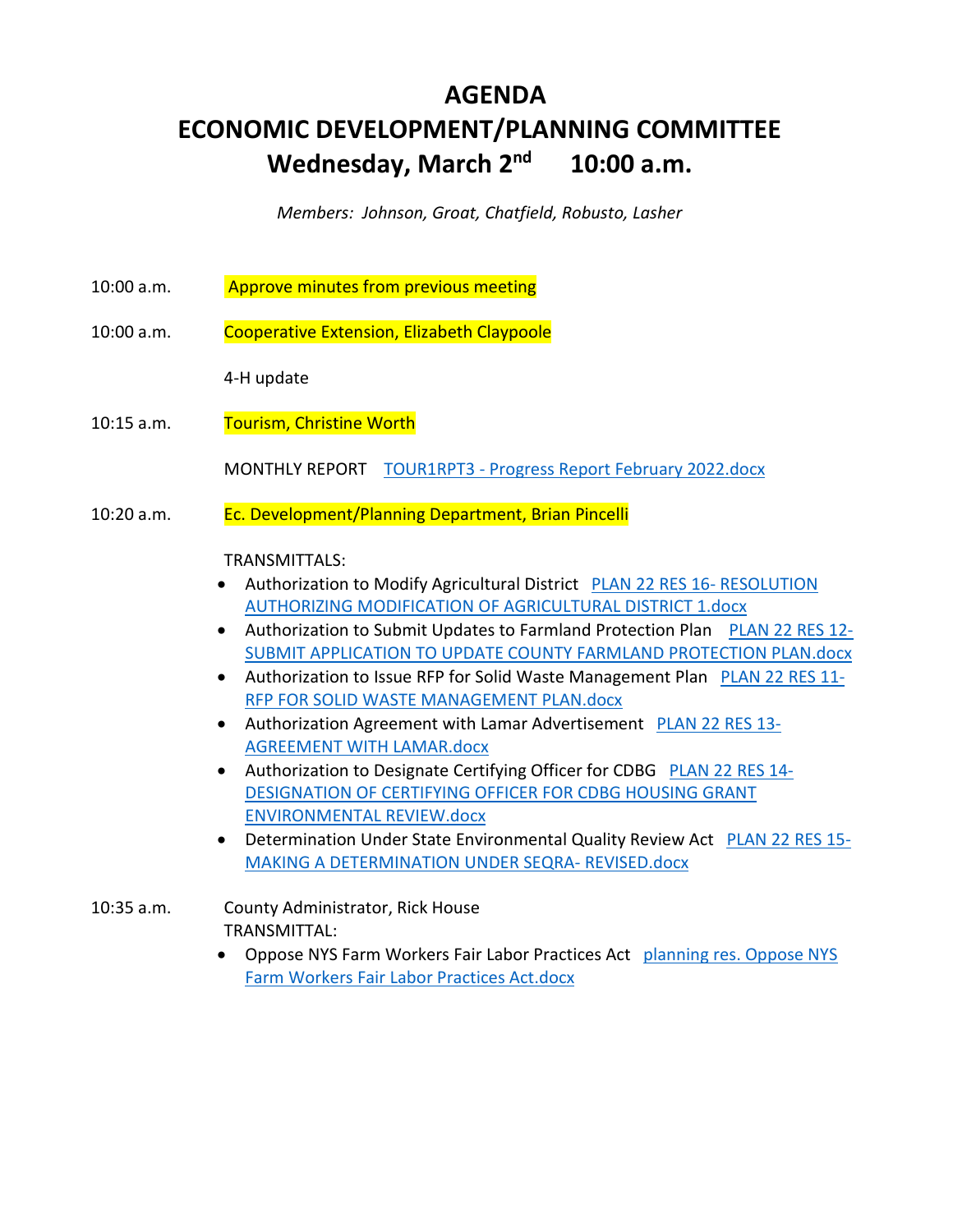## **PROGRESS REPORTS – February 2022**

Christine Worth – Director

- Attended FLRTC Executive Board Conference Call
- Attended FLRTC Board Meeting
- Attended Bicentennial Committee Meeting
- Attended Lake Ontario Wine Trail Meeting
- Attended The Springfield Sportsmen's Show
- Met with Visitor Guide Graphic Designer

## Notes

- Fishing Directory Brochure
	- Reviewed and edited copy in the Wayne County Brochure
	- Reprint will take place this spring
- I Love NY / Matching Funds
	- Grant Program 2022
		- o Funding has not arrived yet.
- Newark Downtown Revitalization Initiative (DRI)
	- Asked to be on the DRI Local Planning Committee
		- First meeting takes place March 1, 2022
- Sport Shows
	- **Springfield Mass, Feb 2022**
	- **WINY Sport & Travel Expo, Hamburg March 2022**
- Staffing
	- PT/Account Clerk was filled
- Tourism Updates
	- Maple Syrup weekend are being added to our website home page.
	- March 2022 electronic newsletter highlighting grant opportunities: NYS Canal System Tourism Infrastructure & Events and NYS tourism recovery "Return to Work" program.
	- Event mailing completed and events are being added to our website.
	- 2022 businesses have been updated on our website and database.
- Visitor's Guide
	- Follow up with visitor guide partners
	- Reviewing new businesses
	- Reviewing content
	- Reviewing 2022 design and potential changes

## **Chris Kenyon – Outdoor Recreation Coordinator**

- Weekly fishing updates-phone, web, e-mail.
- Facebook posts.
- Ice Fishing pictures Sodus and Port Bays.
- Assist LOC Derby with awards in Wayne County.
- Zoom with LOSPC.
- Review and update ice-fishing brochure for future re-print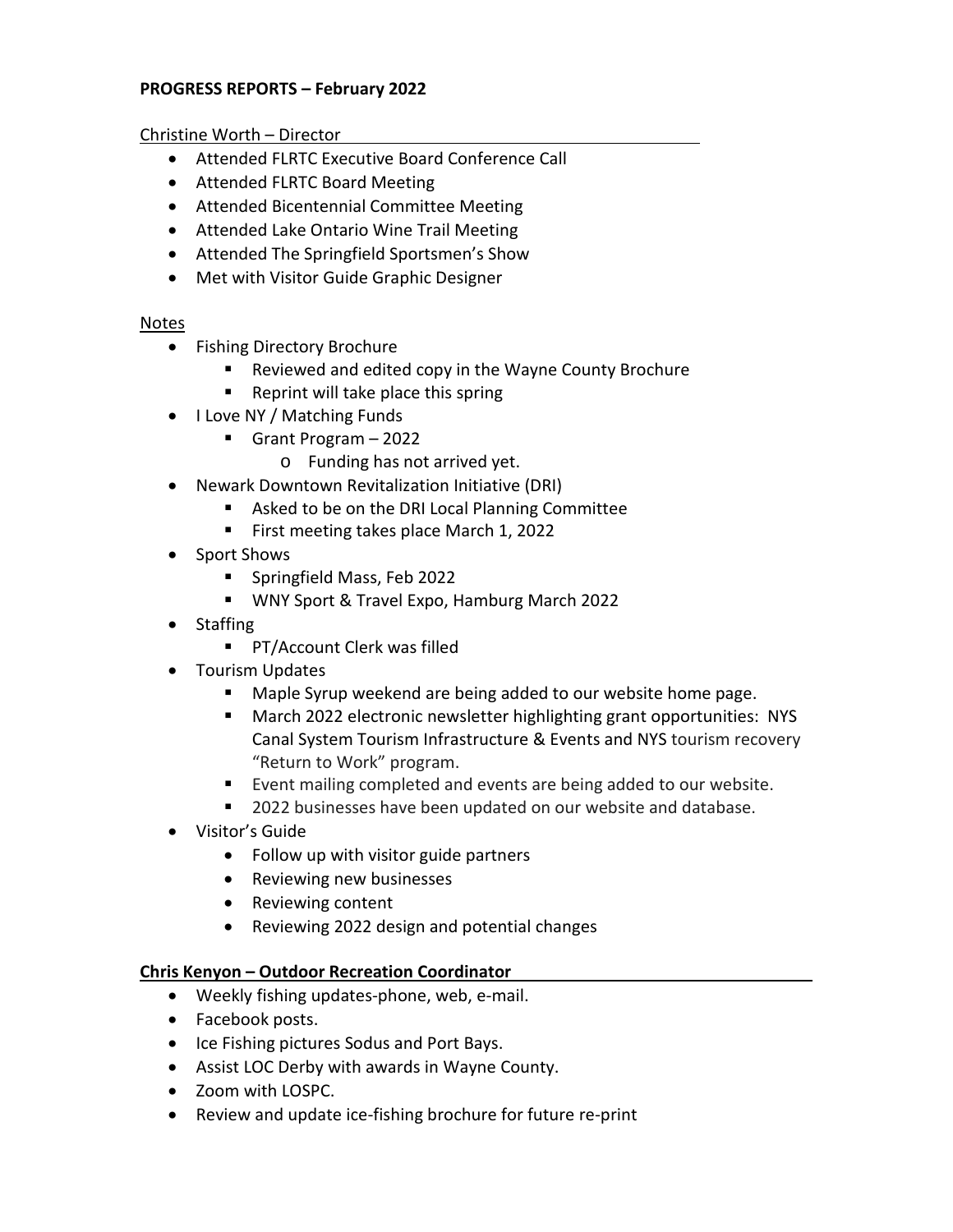Committee No. 4 Date: March 2, 2022 Committee Chair: Scott Johnson Department Head: Brian

Pincelli

#### RESOLUTION AUTHORIZING MODIFICATION OF AGRICULTURAL DISTRICT 1

WHEREAS, New York State enacted legislation enabling landowners to apply to the Board of Supervisors for inclusion of predominantly viable agricultural land into certified agricultural districts prior to the required eight year review period; and

WHEREAS, this legislation requires the County to establish an annual 30 day review period during which landowners may request inclusion in a certified agricultural district; and

WHEREAS, the Board of Supervisors designated January 1 to January 31 as the annual 30 day review period when landowners may submit a request to the County for inclusion in certified agricultural districts prior to established agricultural district review periods; and

WHEREAS, the following landowners have requested to have the following tax parcels included in the certified agricultural district;

|                               |                |                     |       | Parcel   |                            |
|-------------------------------|----------------|---------------------|-------|----------|----------------------------|
| Tax ID Num                    | Municipality   | Name                | Acres | Location |                            |
| 76116-00-669537               | Town of Butler | Joshua & Julia High | 16.97 | 0000     | <b>Wolcott Spring Lake</b> |
| 76116-00-700607               | Town of Butler | Joshua & Julia High | 43.77 | 0000     | Wager Rd                   |
|                               |                |                     |       |          |                            |
|                               |                |                     |       |          |                            |
| <b>TOTAL ACREAGE</b><br>60.74 |                |                     |       |          |                            |

and

WHEREAS, the Agricultural Development Board has reviewed and recommended approval of this modification and has determined that the land requested for inclusion in the agricultural district is predominantly viable agricultural land; and

WHEREAS, the Board of Supervisors has conducted the required public hearing; now, therefore, be it

RESOLVED, that Wayne County Agricultural District No. 1 is hereby modified to include the agricultural land identified by their tax parcel numbers in the above referenced chart.

|              |  |                                                                                                      | Departmental transfer \$________________________________from Account No. ____________________________ to Account No. ___________________ |
|--------------|--|------------------------------------------------------------------------------------------------------|------------------------------------------------------------------------------------------------------------------------------------------|
|              |  |                                                                                                      |                                                                                                                                          |
|              |  |                                                                                                      |                                                                                                                                          |
|              |  |                                                                                                      |                                                                                                                                          |
|              |  |                                                                                                      |                                                                                                                                          |
|              |  |                                                                                                      |                                                                                                                                          |
| Referred to: |  | Committee: Ayes Nays Date: Signature: Committee: Ayes Ayes Nays Date: Committee:                     |                                                                                                                                          |
|              |  | Committee: ______Ayes _______ Nays ________ Date: ___________Signature: ____________________________ |                                                                                                                                          |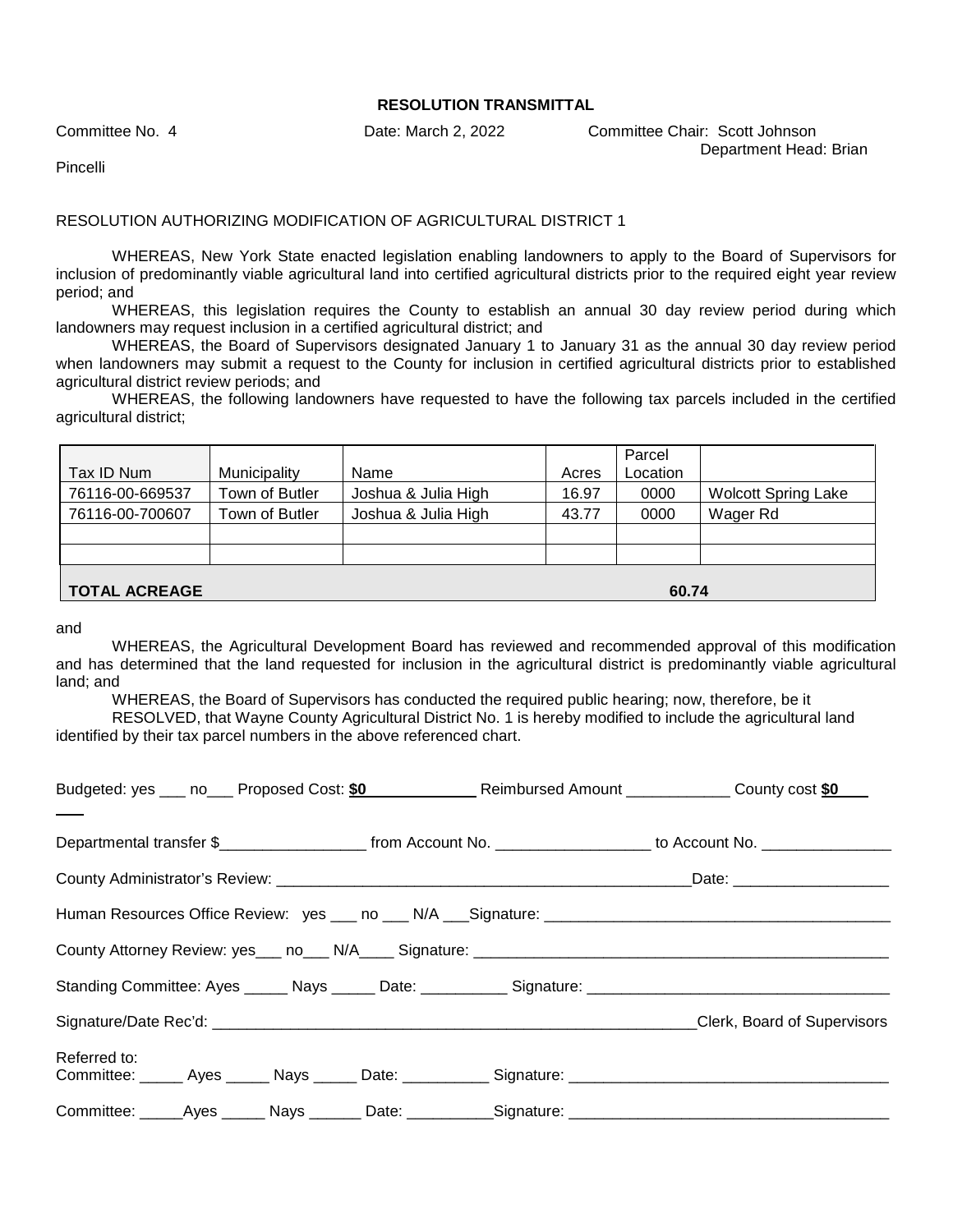Committee No. 4 Date: March 2, 2022 Committee Chair: Scott Johnson Department Head: Brian Pincelli

## AUTHORIZATION TO SUBMIT AN APPLICATION TO THE NEW YORK STATE DEPARTMENT OF AGRICULTURE AND MARKETS TO UPDATE THE COUNTY FARMLAND PROTECTION PLAN

WHEREAS, Farmland protection programs can help municipalities to retain their rural character while keeping the farmland affordable to the next generation of farmers, and

WHEREAS, The Wayne County Board of Supervisors adopted the original Agricultural and Farmland Plan in 1997 and authorized an update in 2008, and

WHEREAS, Farmland protection is a vital part of land use and industry in Wayne County, with significant new development in the past several years including renewable energy use that requires study and guidance for local municipalities and the County, and

WHEREAS, The New York State Department of Agriculture and Markets has grant funds available to enable municipalities to develop and update agricultural and farmland protection plans with municipalities eligible for up to a 50% cost share, now, therefore be it

RESOLVED, that the Board of Supervisors authorizes the submission of a grant application to the NYS Department of Ag and Markets for \$40,000, with up to \$40,000 of matching funds from the County to complete an update to the County Farmland Protection Plan under the direction of the County Economic Development and Planning Department.

| Budgeted: YES _ _NO_ Proposed Cost: ___ Reimbursed Amount ____County cost ____                                        |  |  |
|-----------------------------------------------------------------------------------------------------------------------|--|--|
| Departmental transfer \$________________________ from Account No. ____________________ to Account No. _______________ |  |  |
|                                                                                                                       |  |  |
|                                                                                                                       |  |  |
|                                                                                                                       |  |  |
|                                                                                                                       |  |  |
|                                                                                                                       |  |  |
| Referred to:                                                                                                          |  |  |
|                                                                                                                       |  |  |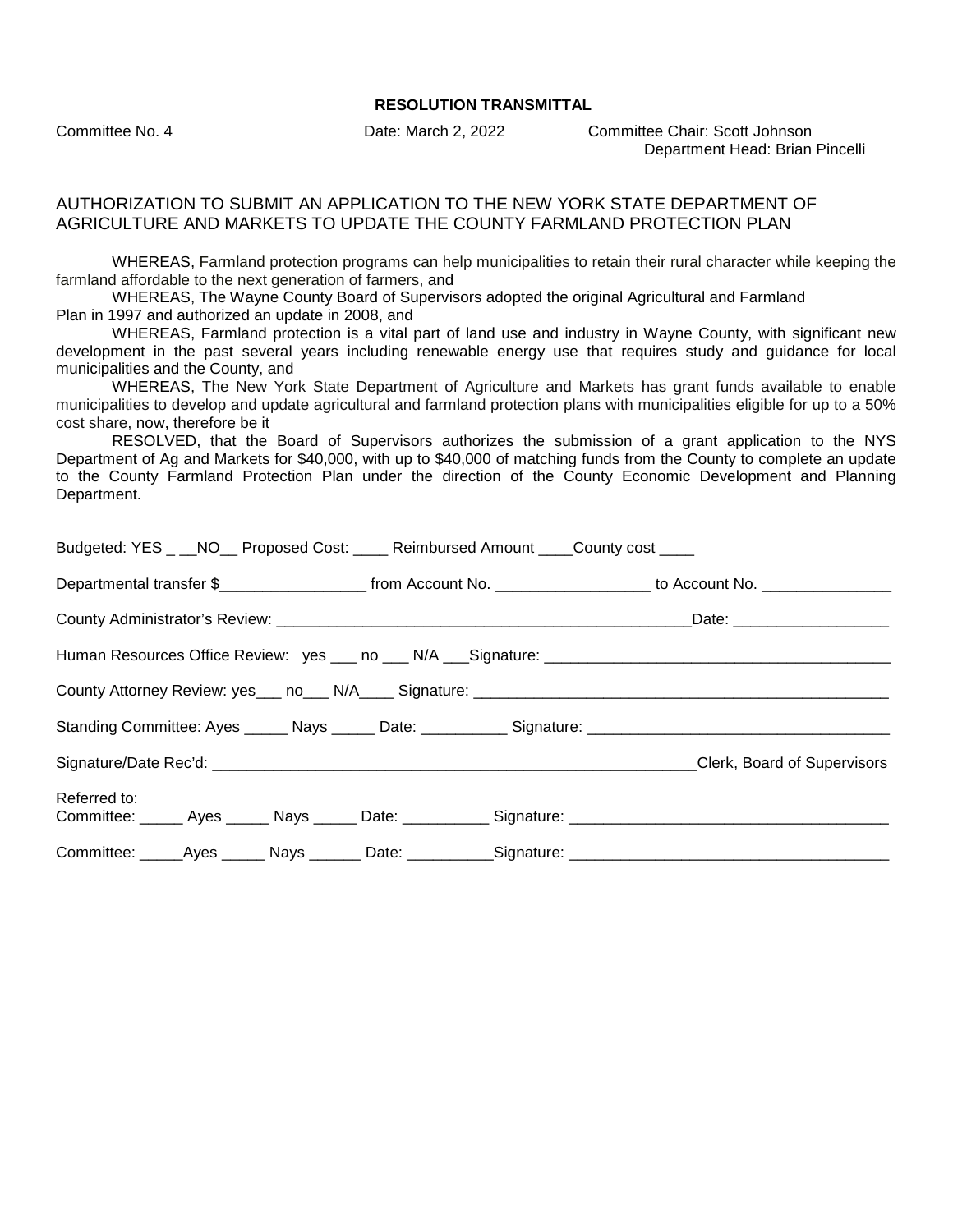Committee No. 4 Date: March 2, 2022 Committee Chair: Scott Johnson Department Head: Brian

Pincelli

## AUTHORIZATION TO ISSUE AN RFP FOR UPDATES TO THE COUNTY SOLID WASTE MANAGEMENT PLAN, LOCAL LAWS, AND RECOMMENDATIONS FOR ENFORCEMENT

WHEREAS, Counties are recognized organizational-structures that are responsible for developing and implementing a successful Local Solid Waste Management Plan (LSWMP) for the communities of the State, and WHEREAS, As specified in section 360.19(c)(2) of [6CRR-NY 366-1.1,](https://govt.westlaw.com/nycrr/Document/Id4d7dcd4dfe911e7aa6b9b71698a280b?viewType=FullText&originationContext=documenttoc&transitionType=CategoryPageItem&contextData=(sc.Default)) solid waste management facilities are

prohibited from accepting waste from a municipality that is not included in a DEC-approved Local Solid Waste Management Plan (SWMP). The County completed its original SWMP in 1991 which expired at the end of 2010, and

WHEREAS, specialized expertise is necessary to develop a plan that is up to date, is enforceable, is relative to the County, and that includes a process for collection of data necessary to enforce and track solid waste, now, therefore be it

RESOLVED, that the Board of Supervisors authorizes the development and issuance of an RFP for consultant services to develop an updated Solid Waste Management Plan, under the direction of the County Economic Development and Planning Department, including recommendations for updates to existing local laws and methods for data collection and enforcement.

| Budgeted: YES _ _NO_ Proposed Cost: ___ Reimbursed Amount ____County cost ____                                        |  |
|-----------------------------------------------------------------------------------------------------------------------|--|
| Departmental transfer \$________________________ from Account No. ____________________ to Account No. _______________ |  |
|                                                                                                                       |  |
|                                                                                                                       |  |
|                                                                                                                       |  |
|                                                                                                                       |  |
|                                                                                                                       |  |
| Referred to:<br>Committee: ______ Ayes ______ Nays ______ Date: ___________ Signature: _____________________________  |  |
| Committee: _____Ayes ______ Nays _______ Date: __________Signature: ________________________________                  |  |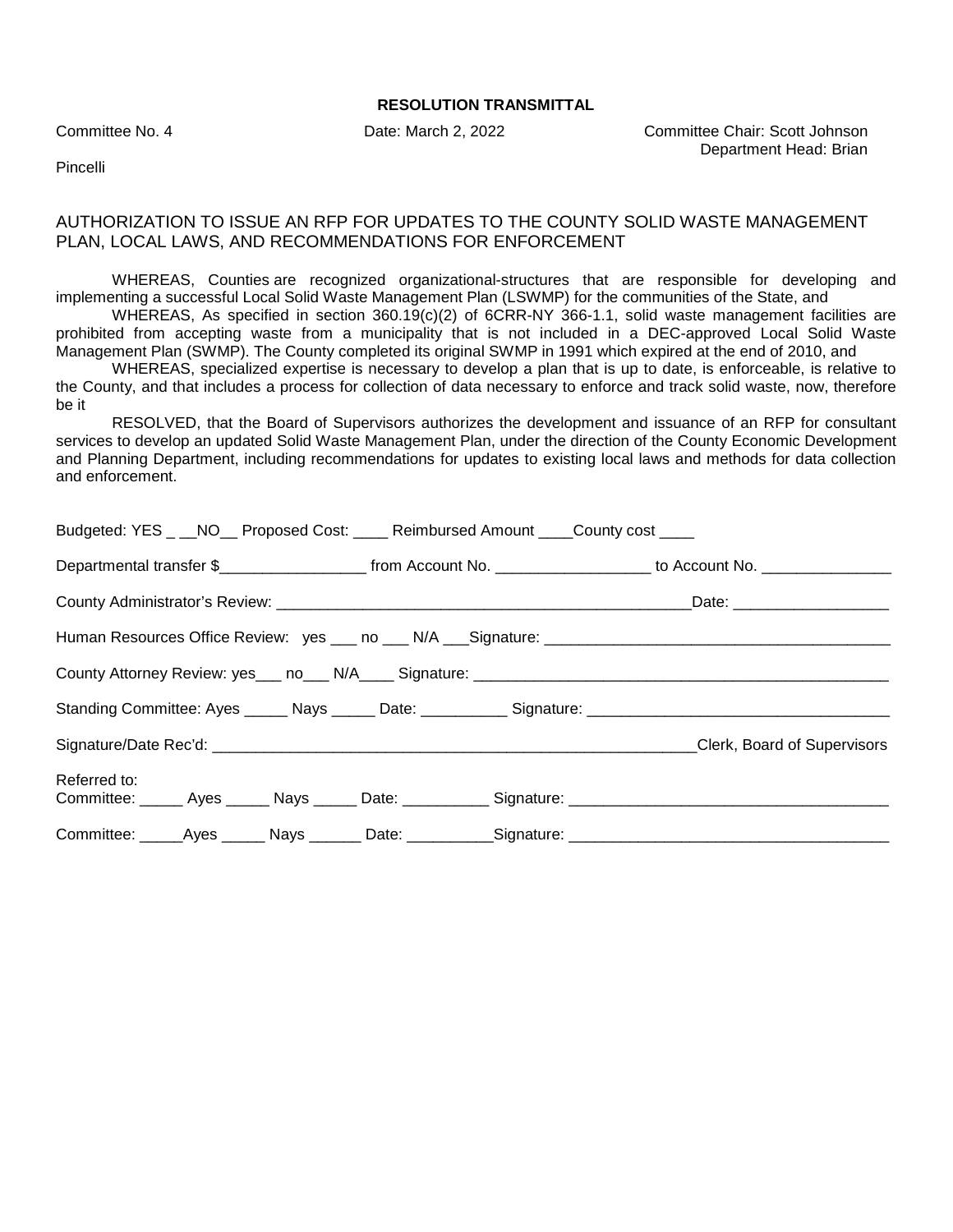Committee No. 4 Date: March 2, 2022 Committee Chair: Scott Johnson Department Head: Brian Pincelli

## RESOLUTION AUTHORIZING AGREEMENT WITH LAMAR FOR BILLBOARD ADVERTISING FOR WAYNE ECONOMIC DEVELOPMENT AND PLANNING

WHEREAS, the County has a strong interest in promoting the County to companies and residents both inside and outside the County; and

WHEREAS, the County Planning 2022 Budget includes \$90,000 for the purpose of promoting Wayne County using Billboard Advertising; and

WHEREAS, Lamar Advertising has presented the Economic Development and Planning Committee with a proposal for Billboard Advertising Services; and

WHEREAS, Lamar Advertising has exclusive rights to advertise at desired locations; now, therefore, be it

RESOLVED, that the Chairman of the Board of Supervisors is authorized to execute an agreement with Lamar Advertising, subject to County Attorney approval as to form and content, to complete the design of and for the cost of advertising on, billboards at (6) changing locations for a period of (1) year at a cost of \$90,000.

| Budgeted: Yes and the state of the state of the state of the state of the state of the state of the state of the state of the state of the state of the state of the state of the state of the state of the state of the state |  |  |  |  |  | Proposed Cost: \$90,000 Reimbursed Amount \$0 County Cost \$90,000 |  |
|--------------------------------------------------------------------------------------------------------------------------------------------------------------------------------------------------------------------------------|--|--|--|--|--|--------------------------------------------------------------------|--|
| Departmental transfer \$_______________________ from Account No. ___________________ to Account No. ____________                                                                                                               |  |  |  |  |  |                                                                    |  |
|                                                                                                                                                                                                                                |  |  |  |  |  |                                                                    |  |
|                                                                                                                                                                                                                                |  |  |  |  |  |                                                                    |  |
|                                                                                                                                                                                                                                |  |  |  |  |  |                                                                    |  |
|                                                                                                                                                                                                                                |  |  |  |  |  |                                                                    |  |
|                                                                                                                                                                                                                                |  |  |  |  |  |                                                                    |  |
| Referred to:                                                                                                                                                                                                                   |  |  |  |  |  |                                                                    |  |
|                                                                                                                                                                                                                                |  |  |  |  |  |                                                                    |  |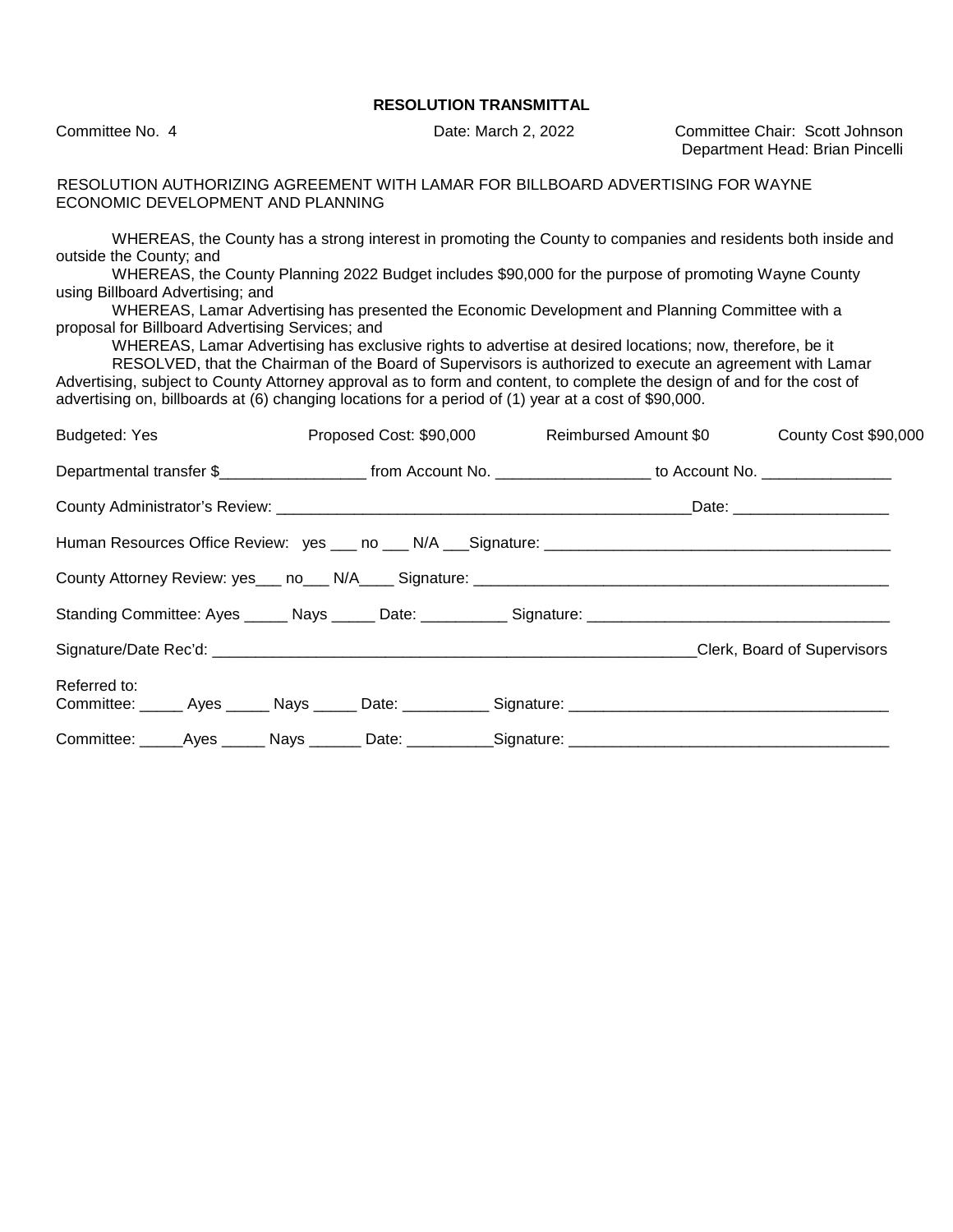Committee No. 4 Date: 3/2/2022 Committee Chair: Scott Johnson Department Head: Brian Pincelli

#### **DESIGNATION OF CERTIFYING OFFICER FOR CDBG HOUSING GRANT ENVIRONMENTAL REVIEW**

WHEREAS**,** Wayne County has been awarded funding to conduct a housing needs assessment and market analysis from the New York State Office of Community Renewal ("OCR") Community Development Block Grant ("CDBG") program; and

WHEREAS, OCR requires projects that include CDBG funds must be assessed in accordance with the National Environmental Policy Act of 1969 (NEPA) and related authorities listed in 24 CFR Part 58; and

WHEREAS, OCR requires grant recipients to appoint a Certifying Officer to review and certify activities comply with SEQR and NEPA regulations; now therefore be it

RESOLVED, that the Board of Supervisors hereby designates Thomas Lyon as Certifying Officer for Environmental Review; and be it further

RESOLVED, that the certifying officer determines that project 1219CP92-21 is a study, identification of resources, and/or development of plans, therefore an exempt activity as per 24CFR58.34(a)(1); and be it further

RESOLVED, that the certifying officer determines that purpose of project 1219CP92-21 is for information collection, including basic data collection and research, as defined by 6 NYCRR Part 617.5(c) 24, therefore is considered a type II action under SEQR.

| Budgeted: yes ______ Proposed Cost: ____0________ Reimbursed Amount ___________ County cost__________ |  |                                                                                                                                         |
|-------------------------------------------------------------------------------------------------------|--|-----------------------------------------------------------------------------------------------------------------------------------------|
|                                                                                                       |  | Departmental transfer \$________________________________from Account No. ____________________________ to Account No. __________________ |
|                                                                                                       |  |                                                                                                                                         |
|                                                                                                       |  |                                                                                                                                         |
|                                                                                                       |  |                                                                                                                                         |
|                                                                                                       |  |                                                                                                                                         |
|                                                                                                       |  |                                                                                                                                         |
| Referred to:                                                                                          |  |                                                                                                                                         |
| Committee: _____Ayes ______ Nays _______ Date: __________Signature: ________________________________  |  |                                                                                                                                         |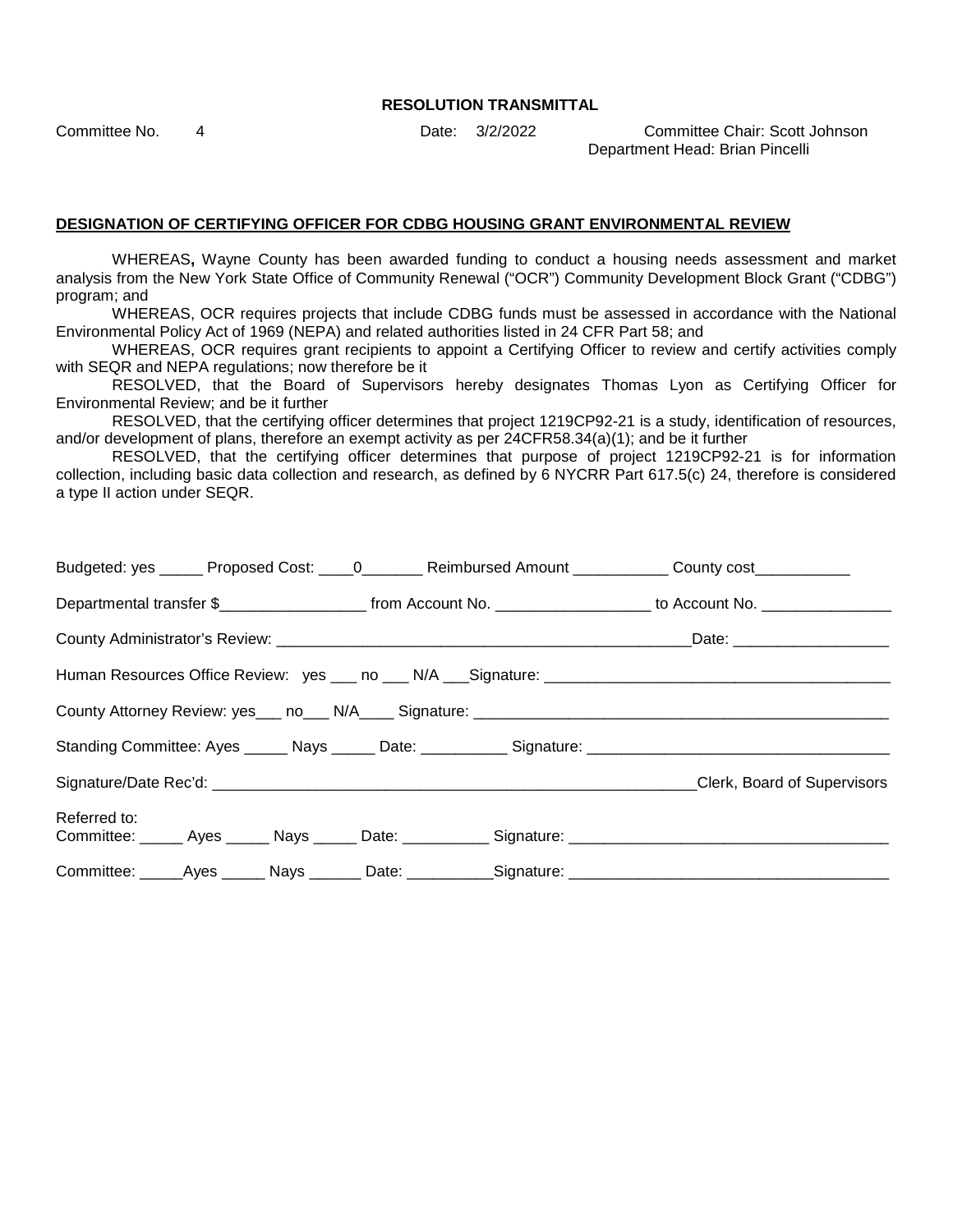Committee No. 4 Date: March 2, 2022 Committee Chair: Scott Johnson Department Head: Brian Pincelli

## **RESOLUTION MAKING A DETERMINATION UNDER THE STATE ENVIRONMENTAL QUALITY REVIEW ACT**

WHEREAS**,** in January of each year, Wayne County undertakes review of Agricultural District #1 pursuant to AML §303-b to consider requests for inclusion of land which is predominantly viable agricultural land within certified agricultural district; and

WHEREAS**,** pursuant to Article 8 of the Environmental Conservation Law, Chapter 43-B of the Consolidated Laws of New York, as amended (the "SEQRA Act") and the regulations adopted pursuant thereto by the Department of Environmental Conservation of the State, being 6 NYCRR Part 617, as amended (the "Regulations"), Wayne County is required to determine whether the following action may have a "significant effect on the environment" and therefore requires the preparation of an environmental impact statement, and

WHEREAS**,** to aid the Board in determining whether the Project may have a significant effect on the environment, the County Ag Development Specialist has caused to be prepared a SEQRA Short Environmental Assessment Form (EAF) a copy of which is on file with the Clerk of the Board of Supervisors; and

WHEREAS**,** the County has examined the EAF in relation to potential modification of Agricultural District Number 1 to include parcels 76116-00-669537 and 76116-00-700607 in order to make a determination as to the potential environmental significance of the Project; therefore be it

RESOLVED, that the Wayne County Board of Supervisors (the "Board"), as lead agency, considers the modification of agricultural district to be an Unlisted action under the State Environmental Quality Review Act (SEQRA) and be it further

RESOLVED**,** that based upon examination of the Short EAF the County finds there are no known potentially significant impacts on the environment and the EAF justifies a negative declaration for the purposes of the SEQR Act.

| Budgeted: yes ___ no_X_ Proposed Cost: _____________ Reimbursed Amount ___________ County cost ____0_______ |  |  |
|-------------------------------------------------------------------------------------------------------------|--|--|
|                                                                                                             |  |  |
|                                                                                                             |  |  |
|                                                                                                             |  |  |
|                                                                                                             |  |  |
|                                                                                                             |  |  |
|                                                                                                             |  |  |
| Referred to:                                                                                                |  |  |
| Committee: _____Ayes ______ Nays _______ Date: ___________Signature: _______________________________        |  |  |